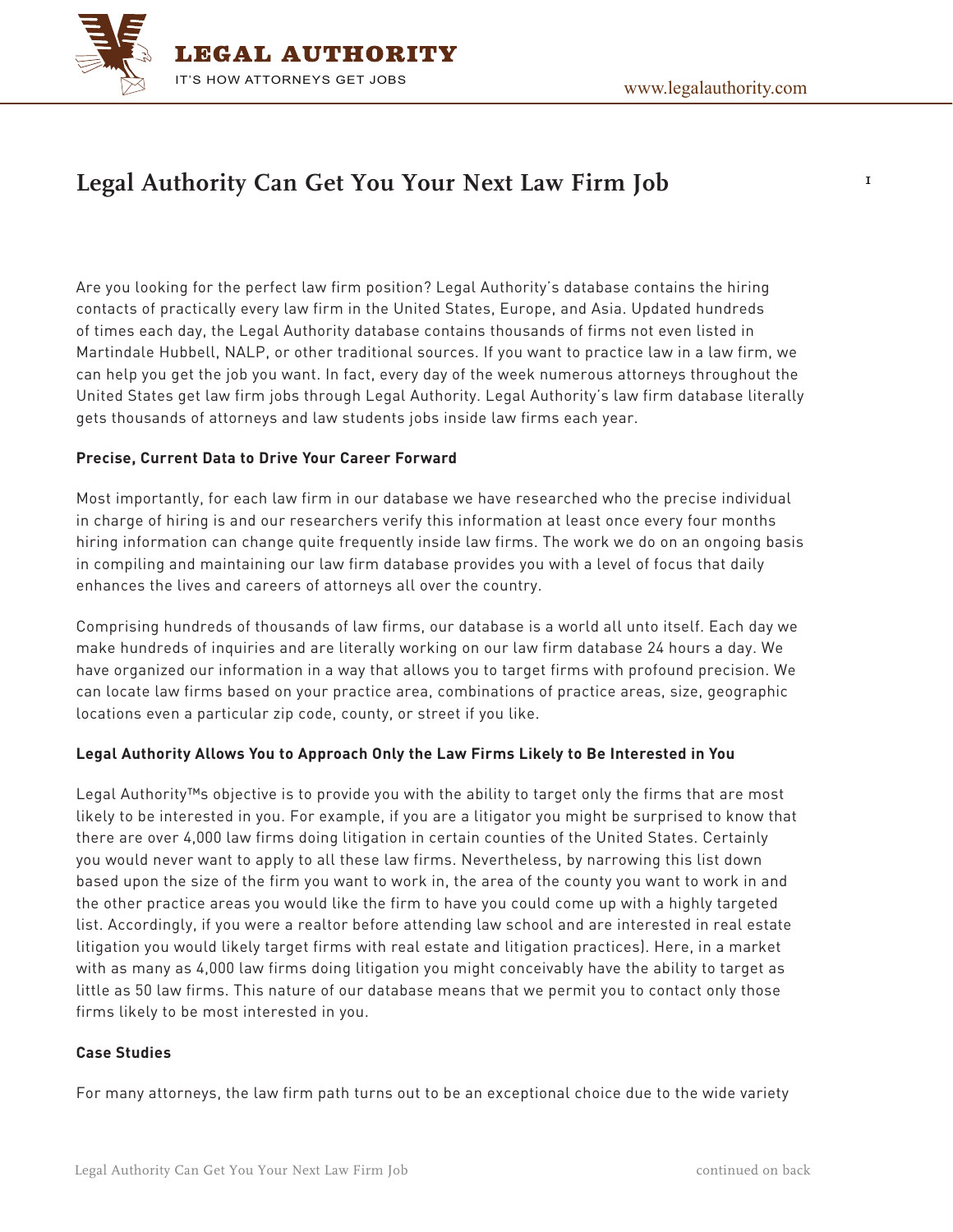

 $\overline{a}$ 

of characteristics and firm cultures that are available. Law firms most often offer generous salaries and comfortable environments. Many attorneys practicing in law firms also find the work interesting and are satisfied with the challenges and successes. The hours can be demanding in some firms, but may be very relaxed or unimportant in others.

The fact is that by tailoring and customizing your approach to various law firms, you can ensure that you get the type of working conditions and job you want. We have outlined several case studies below. These illustrations prove our point that no matter where you are in your career, we can help you find the job you want.

## **Case Study:** Fourth-year associate with an AmLaw 100 law firm desiring to work in a smaller firm and get more trial experience

Kevin was a third year associate with one of the most prestigious firms in the United States practicing law in New York City. Despite having excellent credentials, the only positions any legal recruiter could tell him about were at other major law firms. Kevin was hoping to get more litigation experience and do trials. In addition, Kevin did not like the hours of his current firm and wanted to be in a more collegial environment. After having had several excellent years of training, he believed he was ready for the increased responsibility of a smaller firm.

### **Legal Authority: Solution**

Legal Authority was able to identify over 250 law firms in New York City of fewer than 30 attorneys with litigation practices. Legal Authority assisted Kevin in creating a compelling cover letter and resume that explained his desire for increased responsibility and additional reasons he wanted to work in a smaller firm. Kevin ultimately chose to approach just over 200 firms. Kevin received over 20 interviews within two weeks of mailing his letters and accepted a position with a small-but high powered -securities litigation boutique in Manhattan. Although he was prepared to take a major salary cut to join a smaller firm, he actually ended up making close to what he made when working for a larger firm at the end of his first year with the securities firm. In addition, Kevin participated in two trials during his first year with the new firm. Kevin had actually never heard of the firm he accepted position with before he interviewed with them.

## **Case Study:** Law student from first tier California law school desiring a position in either Chicago or Texas

Evan was law student attending a top law school in the University of California system. Evan had attended an Ivy League college (where he majored in Chemistry) and had enrolled in law school directly out of college. Evan was entering his second year of law school and was interested in working as a summer associate with a firm that did patent prosecution work in both Chicago (where he was from) and also Texas (where his father had moved after getting divorced). While approximately 15 law firms from Chicago interviewed at his school and another 10 or so did from Texas, most of these firms did not have patent prosecution practices. Evan did not believe that using his school™s career services office was the best option due to the limited number of firms interviewing at his school for summer associates in the patent prosecution field.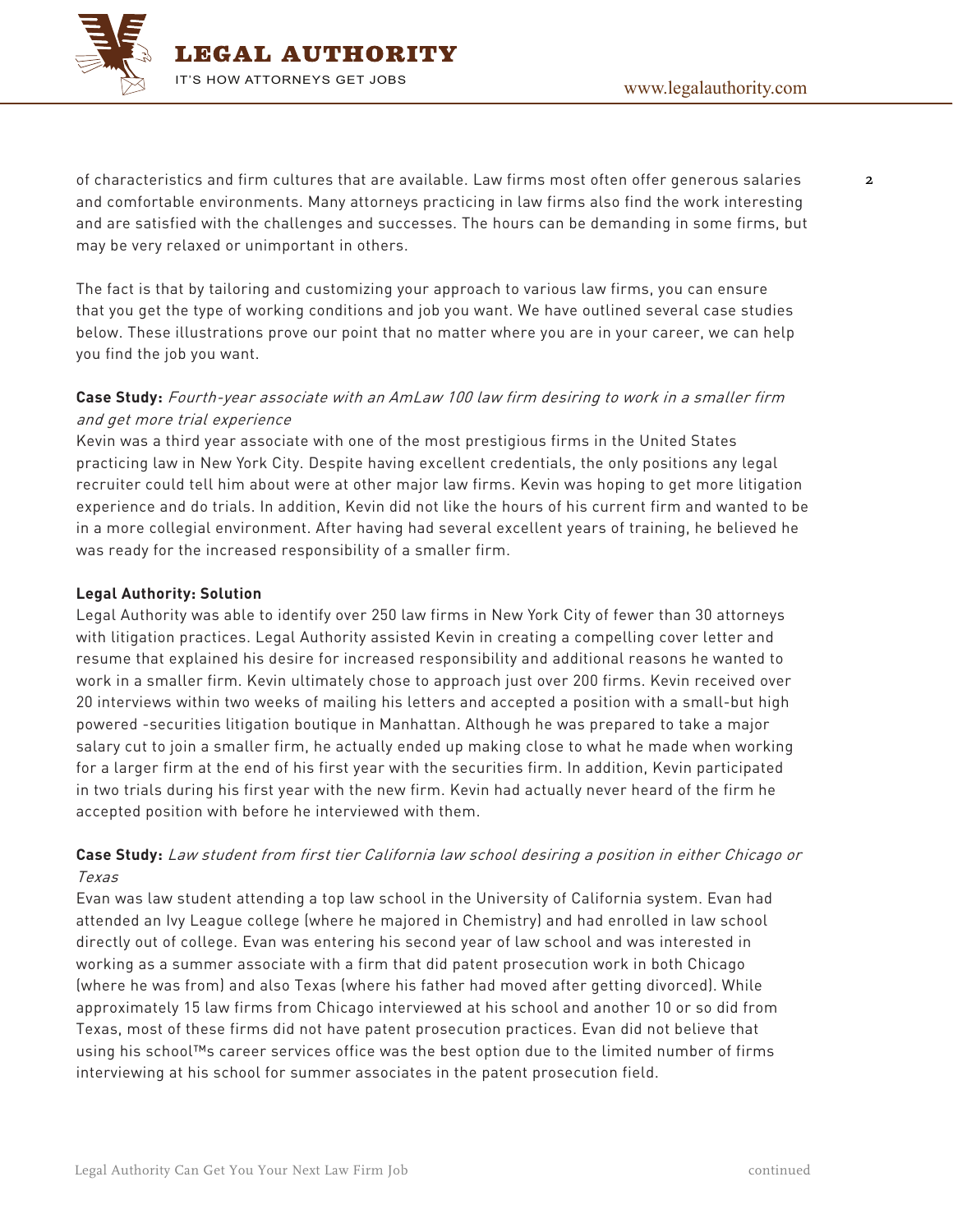

#### **Legal Authority: Solution**

Evan contacted Legal Authority and we identified close to 200 firms in Chicago and Houston, Dallas and Fort Worth that had patent prosecution practices and were of the size that Evan wanted to contact. After having his resume and cover letter redone by Legal Authority, Evan contacted each of these firms. Evan received over 30 interviews, ended up going to 11 of these interviews and received six solid job offers for a summer associate position. Evan split his second summer between a firm in Dallas and one in Chicago. Each of the firms Evan received interviews with did not even interview at his school.

**Case Study:** Second-year insurance coverage associate relocating from Minneapolis to New York James was an insurance coverage associate with a major Minneapolis law firm who was just entering his second year of law school. James had been dating a woman in law school who had moved to New York City directly following graduation and the two were eager to work and live together in the same city. For months, James had been checking the web sites of major law firms for openings, had sent out some resumes to the better known insurance coverage practices in New York and had also spent a good deal of time checking job boards. He had not received a single interview.

#### **Legal Authority: Solution**

Legal Authority was able to identify over 100 firms in New York City with insurance coverage practices. Legal Authority recommended that James approach them all. James received over 11 interviews within two weeks of sending his letters. James accepted a position with a well known national law firm that had only started an insurance coverage practice a few months before James contacting them. James now works and practices law in New York City.

#### **Case Study:** LL.M student with a background in education law

Liz, a student in an LL.M program at a third tier law school in Florida, has a background in Education Law. She was a teacher for several years before attending law school and enrolled in an education law LL.M program directly out of law school. In fact, her school in Florida offers the only LL.M. in Education Law in the United States. Unfortunately, very few firms recruit on campus for law students and no firms recruit for attorneys to do education law. Her law school did not have any suggestions for her as to how to get a job with a law firm. In fact, most of her classmates are simply applying to work for school systems throughout Florida.

#### **Legal Authority: Solution**

Liz was interested in working in 15 possible states. Although there were less than 40 firms fitting her criteria (i.e., a firm of more than 30 attorneys, with an education law practice) these geographic areas, Legal Authority was able to assist Liz in applying to them all. Working with Legal Authority, Liz received a well crafted cover letter that explained her interest in working in an area outside of Florida and how her experience prior to law school made her a good fit. Liz received 11 interviews in six separate states and accepted a position in California that paid over \$100,000 per year.

**Case Study:** Part-time attorney who has been out of the job market June, a 36 year old graduate of a fourth tier law school and recent mother, had been out of the job